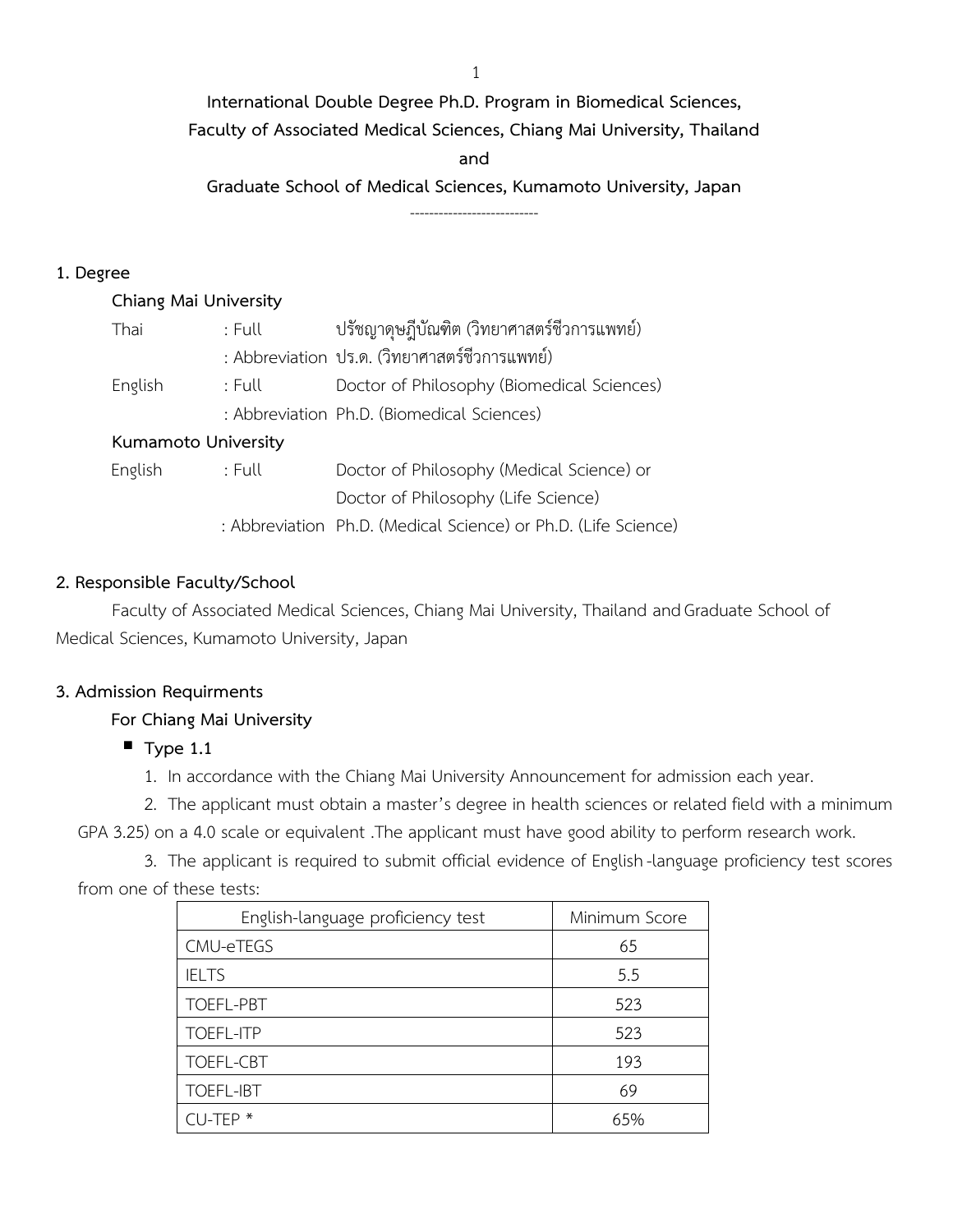| TU-GET*      | 65% |  |
|--------------|-----|--|
| KI I-FPT $*$ | 65% |  |

Score of English-language proficiency test is valid only obtaining within 2 years

4. Possess any other qualifications specified by the discretion of the Administrative Committee of Graduate Program in Biomedical Science.

# ▪ **Type 1.2**

1. In accordance with the Chiang Mai University Announcement for admission each year.

2. The applicant must obtain a master's degree in health sciences or related field with a minimum GPA 3.50) on a 4.0 scale or equivalent .The applicant must have good ability to perform research work.

3. The applicant is required to submit official evidence of English -language proficiency test scores from one of these tests:

| English-language proficiency test | Minimum Scored |
|-----------------------------------|----------------|
| CMU-eTEGS                         | 65             |
| <b>IELTS</b>                      | 5.5            |
| <b>TOEFL-PBT</b>                  | 523            |
| <b>TOEFL-ITP</b>                  | 523            |
| TOEFL-CBT                         | 193            |
| <b>TOEFL-IBT</b>                  | 69             |
| $CU-TEP$ *                        | 65%            |
| TU-GET <sup>*</sup>               | 65%            |
| KU-EPT <sup>*</sup>               | 65%            |

Score of English-language proficiency test is valid only obtaining within 2 years

4. Possess any other qualifications specified by the discretion of the Administrative Committee of Graduate Program in Biomedical Science.

# **For Kumamoto University**

- 1. In accordance with the Kumamoto University Announcement for admission.
- 2. The applicant is required to submit official evidence of English-language proficiency test scores such as the TOEFL-iBT (score should be 33 or higher), TOEFL-PBT ,TOEFL-ITP (407 or higher) , TOEIC (L&R) , TOEIC-IP (380 or higher), or IELTS (4 or higher), which should have taken within two years of the entrance examination. The scores of the TOEFL-ITP and TOEIC-IP are valid only when the students have been attained at Kumamoto University.

**Note:** Other qualifications may be considered by the discretion of the Administrative Committee of Graduate Program from both universities.

The entrance examination fee is paid to both universities.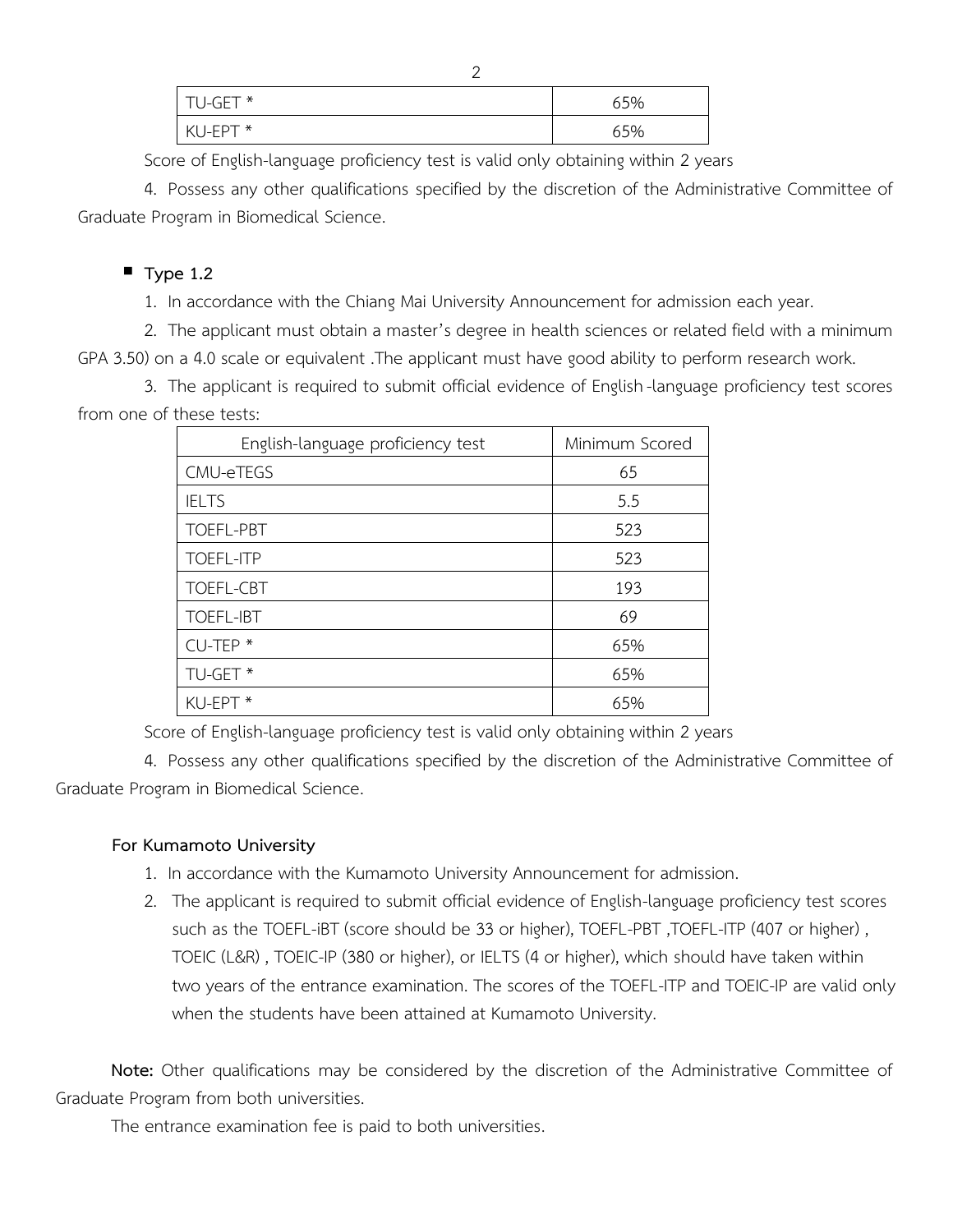### **4. Selection of Applicants**

The selection of successful applicants is performed in a comprehensive manner by examining the application documents (e.g. result of the academic tests, the certificate of academic), the statement of research interest, and interview. The interview may be conducted either in person or by Teleconference, in separation or at the same time upon mutual agreement between joint supervisors from both universities. The acceptance of an applicant needs to be approved by both sides.

# **5. Academic System**

 $\Box$  Yearly system

 $\blacksquare$  Bi-semester system

- Each regular semester has a period of study at least 15 weeks
	- o The first semester runs from June to October
	- o The second semester runs from November to March

### **6. Study Duration**

- Type 1.1, 4 years
- Type 1.2, 5 years

Students shall spend at least 2 semesters at the host University.

# **7. Registration**

Students must enroll not more than 15 credis in a regular semester and not more than 6 credits in summer semester. Enrollment for Kumamoto University is in accordance with the Announcement of the Registration Office.

# **8. Double Degree Completion**

# **Chiang Mai University**

# **Type 1.1**

1. Passed a foreign language conditions by examination or any other methods specified by Graduate

**School** 

- 2. Fullfilled all requirements of the Double degree's regulations
- 3. Passed the Qualifying examination
- 4. Passed the Dissertation examination

5. Presented (oral or poster presentation) the dissertation or part of the dissertation work at an academic international conference at least one time

6. The dissertation or a part of dissertation must be published or accepted for publication, as original article, at least 2 papers. At least one paper must be published in a peer-reviewed journal which is in ISI Database, Scopus, PubMed or Web of Science. Student must be the first author at least in one paper.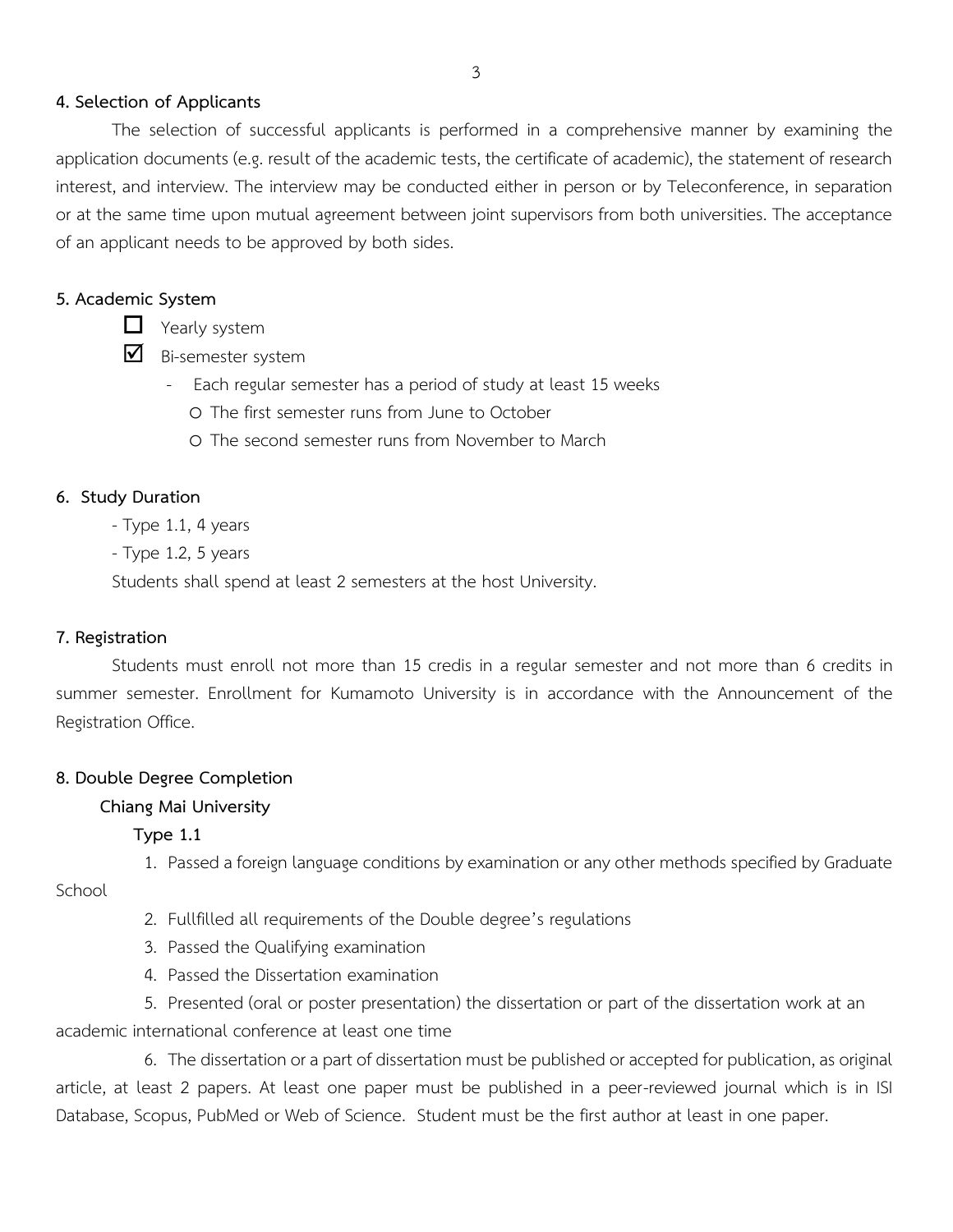7. Possess all qualifications complying with the Chiang Mai University regulations of honor and dinity for graduating a degree or diploma 2550 BE.

### **Type 1.2**

1. Passed a foreign language conditions by examination or any other methods specified by Graduate School

2. Fullfilled all requirements of the Double degree's regulations

3. Passed the Qualifying examination

4. Passed the Dissertation examination

5. Presented (oral or poster presentation) the dissertation or part of the dissertation work at an academic international conference at least one time

6. The dissertation or a part of dissertation must be published or accepted for publication, as original article, at least 2 papers in the peer-reviewed journals which are in ISI Database, Scopus, PubMed or Web of Science. Student must be the first author at least in one paper.

7. Possess all qualifications complying with the Chiang Mai University regulations of honor and dinity for graduation a degree or diploma 2550 BE.

### **Kumamoto University**

1. Completed courseworks and fulfilled all conditions specified in the Double degree's regulations

2. Passed the Interrim Review and Dissertation examination

3. The dissertation must be accepted for publication at least one paper in a journal specified in the curriculum of Kumamoto University.

### **Remarks:**

1) Qualifying Examination and Dissertation Proposal Examination shall be conducted separately. Committee appointment and examination procedures shall follow the regulations of each university.

2) One same dissertation shall be evaluated by each university independently.

3) Dissertation Examination shall be conducted separately based on the guidelines of each universty.

### **9. Tuition fee**

Student only pays tuition fees to the home university (tuition fees waived at the host university).

4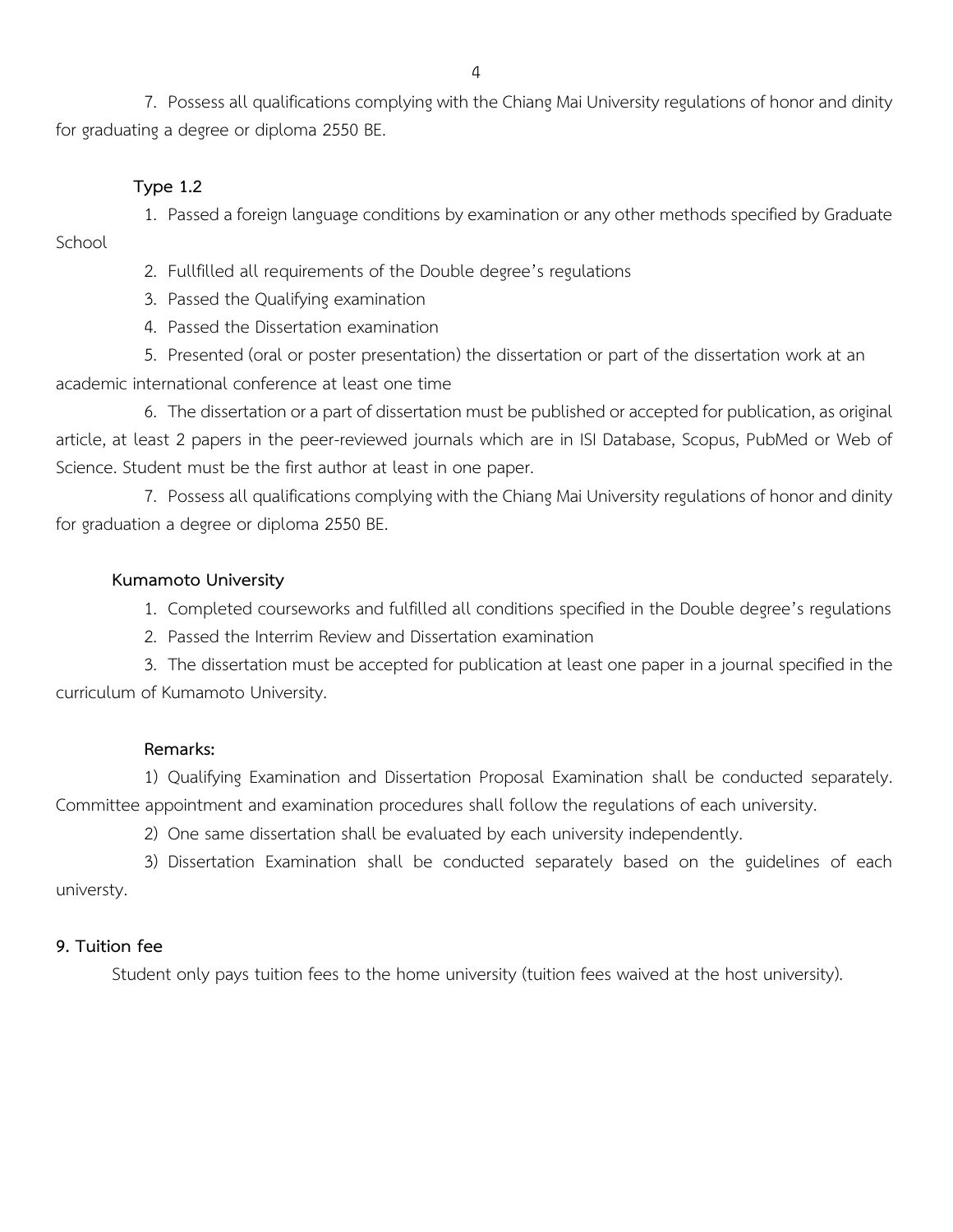### **10. Curriculum**

 **10.1. Curriculum Structure**

#### **Doctor of Philosophy Program in Biomedical Sciences (International Program), Chiang Mai University**

| Type 1.1 Student with Master's Degree |    |         |    |         |  |  |  |  |
|---------------------------------------|----|---------|----|---------|--|--|--|--|
| Degree Requirement                    |    |         |    |         |  |  |  |  |
| Total credits                         | 48 | credits |    |         |  |  |  |  |
| A. Thesis                             | 48 | credits |    |         |  |  |  |  |
| 510898 AMS 898 Ph.D. thesis           |    |         | 48 | credits |  |  |  |  |

#### B. Academic activities

Students may have to attend some courses under advice of thesis supervisors and have to complete all non-credit academic activities according to the curriculum requirements. In addition, the students must complete other academic activities based on the University regulation as follows.

1) Students must present, in English, a seminar in the journal club seminar format on the topic related to his/her thesis at least one seminar per semester upon the entire period stated in the study plan (3 years or 6 semesters). In case of absence for doing research in other institute, students have to perform this activity in that institute, instead. Students, who do not perform this activity, must complete the required seminar activity according to the study plan when return to the Faculty.

2) Students have to attend at least 80 percent of the regularly journal club seminar schedule in the semester. The seminar must be carried out in English and emphasizes on the enhancing and exchanging knowledge among the participants. In exceptional cases, students may ask for permission of seminar absence from the Curriculum administrative committee.

3) Students have to report their thesis progression to the Curriculum administrative committee every semester.

4) The students must attend any special lectures related to his/her thesis topic carrying by guest speakers in each semester according to the study plan.

5) Students must have oral or poster presentation of their thesis works in academic conferences at least one time.

6) The whole or part of thesis must be published or accepted for publication, as original article, at least 2 papers. At least one paper must be published in the peer-reviewed journal which is in ISI Database, Scopus, PubMed or Web of Science. Student must be the first author at least in one paper.

7) Students have to report the thesis progression, using the graduate school format, to the Graduate school every semester, by approval of the Head of the Curriculum administrative committee of the faculty.

C. Non-credit course

1) Graduate School's requirement -a foreign language

2) Program's requirement - None

D. Qualifying examination

1) Students have to complete qualifying examination within the second semester after registration.

2) Students, who have approved of study program transfer, have to take qualifying examination in the second semester after the study program transferring.

3) An unsuccessful examinee will have one more opportunity to take the examination within the following regular semester.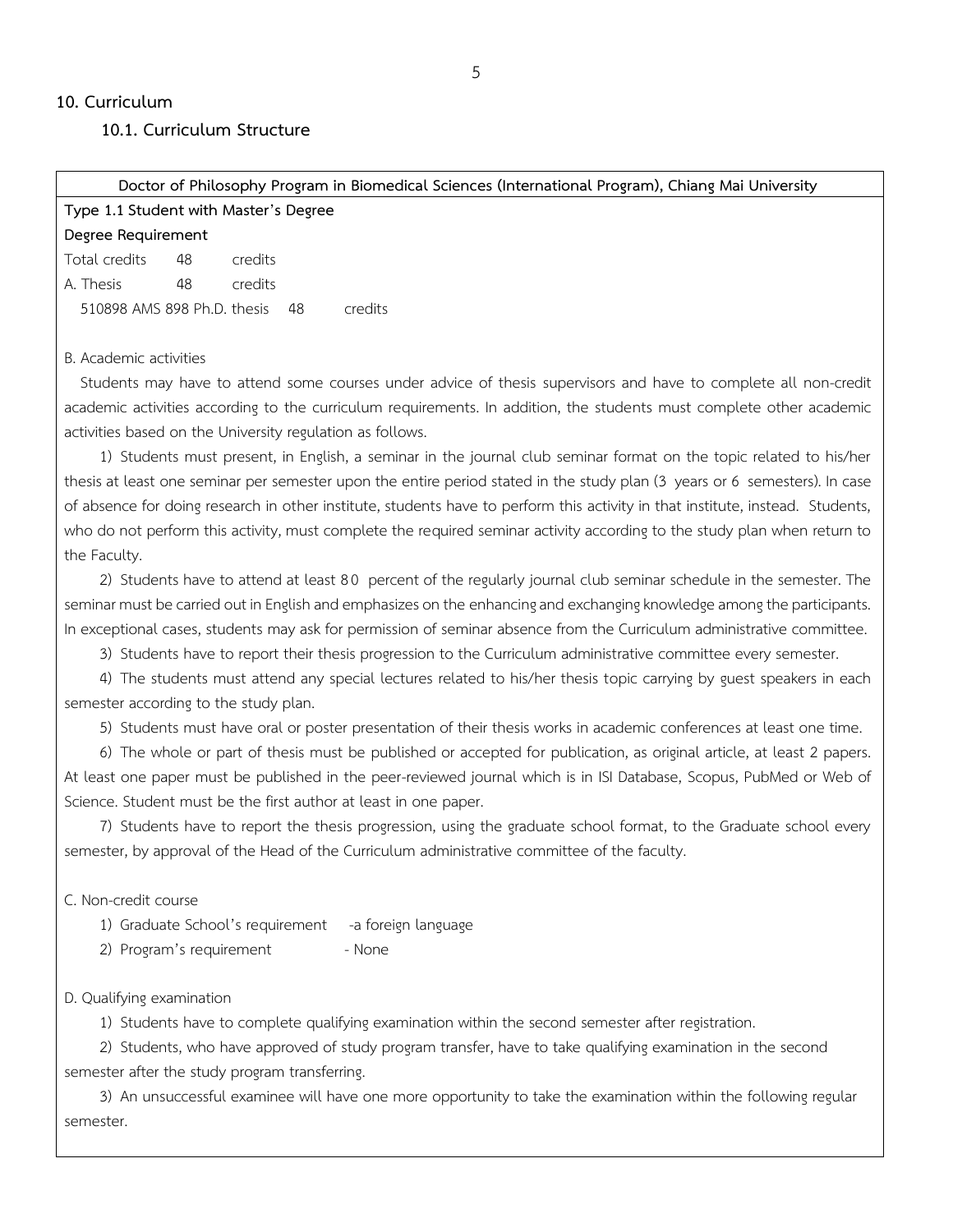#### **Doctor of Philosophy Program in Biomedical Sciences (International Program), Chiang Mai University**

### **Type 1.2Student with Bachelor's Degree**

#### **Degree Requirement**

Total credits 72 credits A. Thesis 72 credits

510897 AMS 897 Ph.D. thesis 72 credits

B. Academic activities

Students may have to attend some courses under advice of thesis supervisors and have to complete all non-credit academic activities according to the curriculum requirements. In addition, the students must complete other academic activities based on the University regulation as follows.

1) Students must present, in English, a seminar in the journal club seminar format on the topic related to his/her thesis at least one seminar per semester upon the entire period stated in the study plan (5 years or 10 semesters). In case of absence for doing research in other institute, students have to perform this activity in that institute, instead. Students, who do not perform this activity, must complete the required seminar activity according to the study plan when return to the Faculty.

2) Students have to attend at least 8 0 percent of the regularly journal club seminar schedule in the semester. The seminar must be carried out in English and emphasizes on the enhancing and exchanging knowledge among the participants. In exceptional cases, students may ask for permission of seminar absence from the Curriculum administrative committee.

3) Students have to report their thesis progression to the Curriculum administrative committee every semester.

4) The students must attend any special lectures related to his/her thesis topic carrying by guest speakers in each semester according to the study plan.

5) Students must have oral or poster presentation of their thesis works in academic conferences at least one time.

6) The whole or part of thesis must be published or accepted for publication, as original article, at least 2 papers in the peer-reviewed journals which are in ISI Database, Scopus, PubMed or Web of Science. Student must be the first author in at least one paper.

7) Students have to report the thesis progression, using the graduate school format, to the Graduate school every semester, by approval of the Head of the Curriculum administrative committee of the faculty.

C. Non-credit course

1) Graduate School's requirement -a foreign language

2) Program's requirement - None

#### D. Qualifying examination

1) Students have to complete qualifying examination within the forth semester after registration.

2) Students, who have approved of study program transfer, have to take qualifying examination in the second semester after the study program transferring.

3) An unsuccessful examinee will have one more opportunity to take the examination within the following regular semester.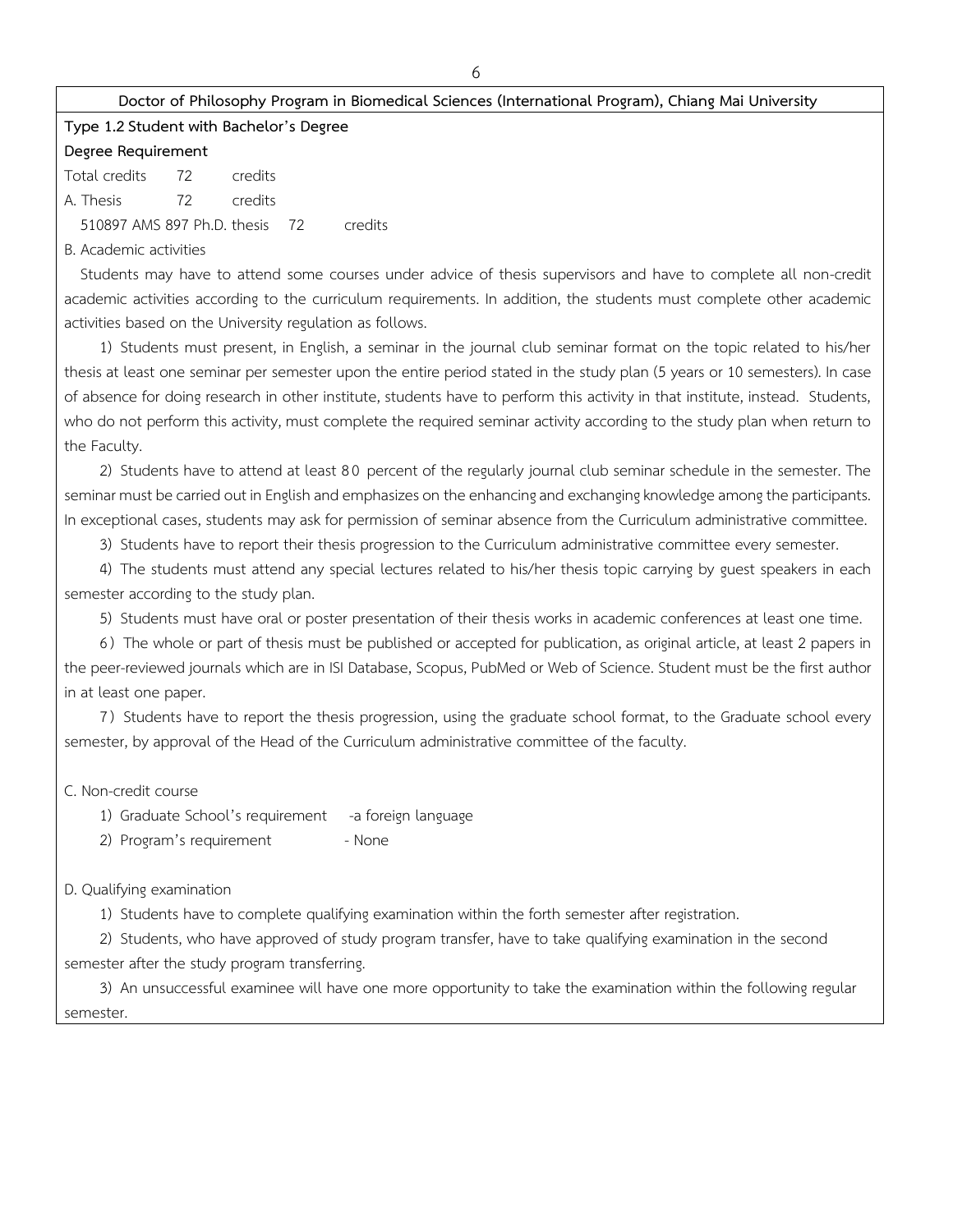|                 | Doctor of Philosophy in Medical Sciences, or Life Sciences, Kumamoto University |           |                                                                                                                                                                                                                                                                                                                                                                         |        |                 |
|-----------------|---------------------------------------------------------------------------------|-----------|-------------------------------------------------------------------------------------------------------------------------------------------------------------------------------------------------------------------------------------------------------------------------------------------------------------------------------------------------------------------------|--------|-----------------|
|                 |                                                                                 |           |                                                                                                                                                                                                                                                                                                                                                                         | How to |                 |
|                 | Subjects                                                                        | Compulsor | Electiv                                                                                                                                                                                                                                                                                                                                                                 | take   | Required Credit |
|                 |                                                                                 | у         | Credits<br>credits<br>e<br>$\overline{2}$<br>10<br>Choose 1<br>2<br>from these<br>2<br>subjects<br>Choose 1<br>8<br>from these<br>8<br>subjects<br>2<br>8 credits<br>or more<br>2<br>2<br>$\mathbf{2}$<br>2<br>2<br>$\mathbf{2}$<br>2<br>2<br>2<br>2<br>2<br>$\overline{2}$<br>2<br>2<br>$\overline{2}$<br>$\overline{2}$<br>2<br>$\overline{c}$<br>$\overline{2}$<br>2 |        |                 |
| Lecture         | A1 Medical Informatics and Medical Ethics                                       |           |                                                                                                                                                                                                                                                                                                                                                                         |        | 2               |
| Research        | Departmental Course "Practice (Jissen)" I                                       |           |                                                                                                                                                                                                                                                                                                                                                                         |        | 10 (#Note 1)    |
| Course Work     | Medical experiment course                                                       |           |                                                                                                                                                                                                                                                                                                                                                                         |        |                 |
|                 | Practicum on multidisciplinary cancer therapeutics, palliative<br>care VNote 1  |           |                                                                                                                                                                                                                                                                                                                                                                         |        | $\overline{2}$  |
| Research        | Departmental Course Practice (Jissen)" II                                       |           |                                                                                                                                                                                                                                                                                                                                                                         |        |                 |
|                 | Departmental Course Practice (Jissen)" III                                      |           |                                                                                                                                                                                                                                                                                                                                                                         |        | 8<br>(HNote 1)  |
|                 | B1 Pathophysiology and Structural Biochemistry of                               |           |                                                                                                                                                                                                                                                                                                                                                                         |        |                 |
|                 | Biomolecules                                                                    |           |                                                                                                                                                                                                                                                                                                                                                                         |        | 8               |
|                 | <b>B2 Cell Biology</b>                                                          |           |                                                                                                                                                                                                                                                                                                                                                                         |        | or more         |
|                 | B3 Hematopoietic and Immune Systems                                             |           |                                                                                                                                                                                                                                                                                                                                                                         |        |                 |
|                 | B4 Infection and Immune Control                                                 |           |                                                                                                                                                                                                                                                                                                                                                                         |        |                 |
|                 | B5 Human Brain Functional Science                                               |           |                                                                                                                                                                                                                                                                                                                                                                         |        |                 |
| Lecture         | <b>B6 Neuroscience</b>                                                          |           |                                                                                                                                                                                                                                                                                                                                                                         |        |                 |
| (General Couse) | B7 Developmental and Regenerative Medicine                                      |           |                                                                                                                                                                                                                                                                                                                                                                         |        |                 |
|                 | B8 Environmental and Sociomedical Sciences                                      |           |                                                                                                                                                                                                                                                                                                                                                                         |        |                 |
|                 | <b>B9 Applied Bioinformatics</b>                                                |           |                                                                                                                                                                                                                                                                                                                                                                         |        |                 |
|                 | C1 Current Theory of Medical Diagnosis                                          |           |                                                                                                                                                                                                                                                                                                                                                                         |        |                 |
|                 | C2 Advanced Therapeutics                                                        |           |                                                                                                                                                                                                                                                                                                                                                                         |        |                 |
|                 | C3 Metabolic and Circulatory Regulations                                        |           |                                                                                                                                                                                                                                                                                                                                                                         |        |                 |
|                 | C4 Reproductive and Developmental Medicine                                      |           |                                                                                                                                                                                                                                                                                                                                                                         |        |                 |
|                 | C5 Advances in Oncologic Medicine                                               |           |                                                                                                                                                                                                                                                                                                                                                                         |        |                 |
|                 | C6 The Forefront of Clinical Oncology                                           |           |                                                                                                                                                                                                                                                                                                                                                                         |        |                 |
|                 | C7 Restorative Medicine                                                         |           |                                                                                                                                                                                                                                                                                                                                                                         |        |                 |
|                 | C8 Cancer therapeutics                                                          |           |                                                                                                                                                                                                                                                                                                                                                                         |        |                 |
|                 | C9 Palliative Care W Note 2                                                     |           |                                                                                                                                                                                                                                                                                                                                                                         |        |                 |
|                 | C10 The Theory of Clinical Research                                             |           |                                                                                                                                                                                                                                                                                                                                                                         |        |                 |
|                 | C11 Practice of biostatistics in clinical study                                 |           |                                                                                                                                                                                                                                                                                                                                                                         |        |                 |
|                 | D1 Medical and Life Science Seminar                                             |           |                                                                                                                                                                                                                                                                                                                                                                         |        |                 |
| Seminar         | D2 Learning from Experienced Doctors Seminar                                    |           | 2                                                                                                                                                                                                                                                                                                                                                                       |        |                 |
| Practice        | D3 Medicine and Life Science Training                                           |           | $\overline{2}$                                                                                                                                                                                                                                                                                                                                                          |        |                 |
|                 | D5 International Biomedical Research Seminars                                   |           | 2                                                                                                                                                                                                                                                                                                                                                                       |        |                 |
|                 | Total                                                                           |           |                                                                                                                                                                                                                                                                                                                                                                         |        | 30 credits      |
|                 |                                                                                 |           |                                                                                                                                                                                                                                                                                                                                                                         |        | or more         |

❖**Note 1)** limited to students who have the licenses of Doctor, Dentist, Nurse, Radiation technologist, Clinical laboratory technologist and Clinical engineering technologists

❖**Note 2)** for students who have the licenses of Doctor, Dentist, Nurse, Radiation technologist, Clinical laboratory technologist and Clinical engineering technologists

#Note1) Awarded upon publishing one paper in the KU list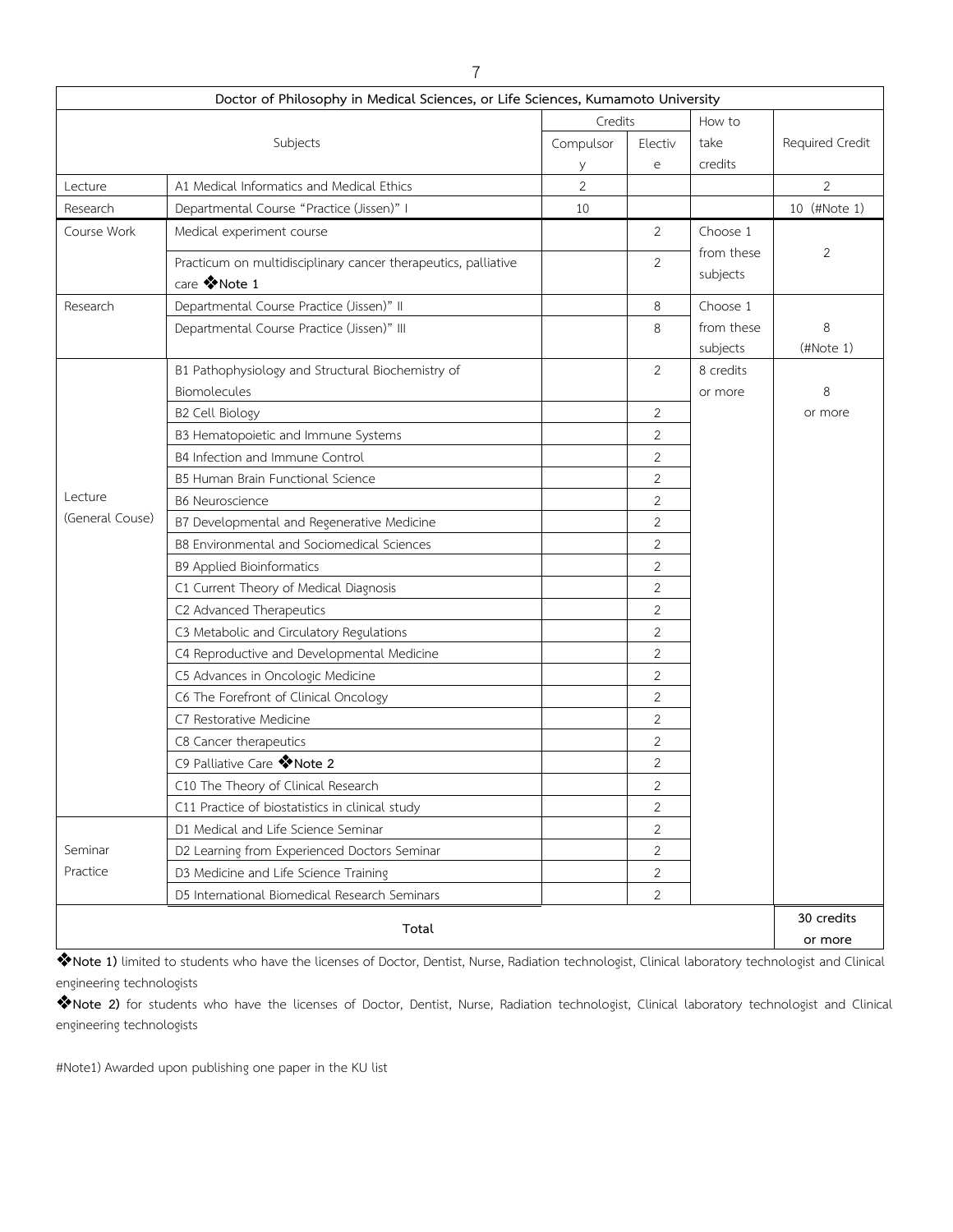### **10.2 Study Plan**

### **10.2.1 Chiang Mai University (Home University)**

## **Type 1.1;Student with a Master's degree**

| Semester 1                     | Credits                  | Credits    |  | Semester 2                    | Credits | Credits    |  |  |  |  |
|--------------------------------|--------------------------|------------|--|-------------------------------|---------|------------|--|--|--|--|
|                                | KU.                      | <b>CMU</b> |  |                               | KU.     | <b>CMU</b> |  |  |  |  |
| Enroll for University Service  | $\sim$                   |            |  | Enroll for University Service |         |            |  |  |  |  |
| Pass English Test              |                          |            |  | Seminar                       |         |            |  |  |  |  |
| Seminar                        | $\overline{\phantom{a}}$ |            |  | Qualifying Examination        |         |            |  |  |  |  |
| Enroll online courses for KU's | 12                       |            |  | Enroll online courses for     | ◠       |            |  |  |  |  |
| Compulsary subjects (course    |                          |            |  | KU's Elective Compulsary      |         |            |  |  |  |  |
| work 2 credits, research 10    |                          |            |  | subjects I                    |         |            |  |  |  |  |
| credits)                       |                          |            |  |                               |         |            |  |  |  |  |
| Total                          | 12                       |            |  | Total                         |         |            |  |  |  |  |

### **First Year at Chiang Mai University**

### **Second Year at Chiang Mai University**

| Semester 1 |                                                                                           | Credits                  | Credits    |        | Semester 2                                          | Credits | Credits    |
|------------|-------------------------------------------------------------------------------------------|--------------------------|------------|--------|-----------------------------------------------------|---------|------------|
|            |                                                                                           | KU.                      | <b>CMU</b> |        |                                                     | KU.     | <b>CMU</b> |
| 510898     | Dissertation and Proposal Exam                                                            | $\overline{\phantom{a}}$ | 12         | 510898 | Dissertation                                        |         | 12         |
|            | Seminar                                                                                   |                          |            |        |                                                     |         |            |
|            | Enroll online courses for KU's<br>Elective Compulsary subjects II<br>(research 8 credits) | 8                        |            |        | Enroll online courses for<br>KU's Elective subjects |         |            |
|            | รวม                                                                                       |                          | 12         |        | Total                                               |         |            |

### **Third Year at Chiang Mai University and Kumamoto University\***

| Semester 1            |                                | Credits | Credits                  | Semester 2                     | Credits | Credits    |
|-----------------------|--------------------------------|---------|--------------------------|--------------------------------|---------|------------|
| Chiang Mai University |                                | KU.     | <b>CMU</b>               | Kumamoto University            | KU.     | <b>CMU</b> |
| 510898                | Dissertation                   |         | 12                       | Enroll for University Service  |         |            |
|                       | Seminar                        |         | $\overline{\phantom{a}}$ | Seminar                        |         |            |
|                       | Enroll online courses for KU's |         |                          | Enroll online courses for KU's |         |            |
|                       | Elective subjects              |         |                          | Elective subjects              |         |            |
|                       | Total                          |         | $1^{\circ}$              | Total                          |         |            |

# **Fourth Year at Kumamoto University\* and Chiang Mai University**

| Semester 1                    | Credits | Credits    | Semester 2 |                              | Credits | Credits    |
|-------------------------------|---------|------------|------------|------------------------------|---------|------------|
| Kumamoto University           | KU      | <b>CMU</b> |            | Chiang Mai University        |         | <b>CMU</b> |
| Enroll for University Service |         |            | 510898     | Dissertation                 |         | 12         |
| Seminar                       |         |            |            | Seminar                      |         |            |
| Dissertation defense (KU)**   |         |            |            | Dissertation defense (CMU)** |         |            |
| "otal                         |         |            |            | Total                        |         | 12         |

**\*could be any academic year depending upon mutual agreement between joint supervisors from both universities**

**\*\* should be held separately based on the guidelines of each university**

**Total credits at least 48 credits for Chiang Mai University** 

**and at least 30 credits for Kumamoto University**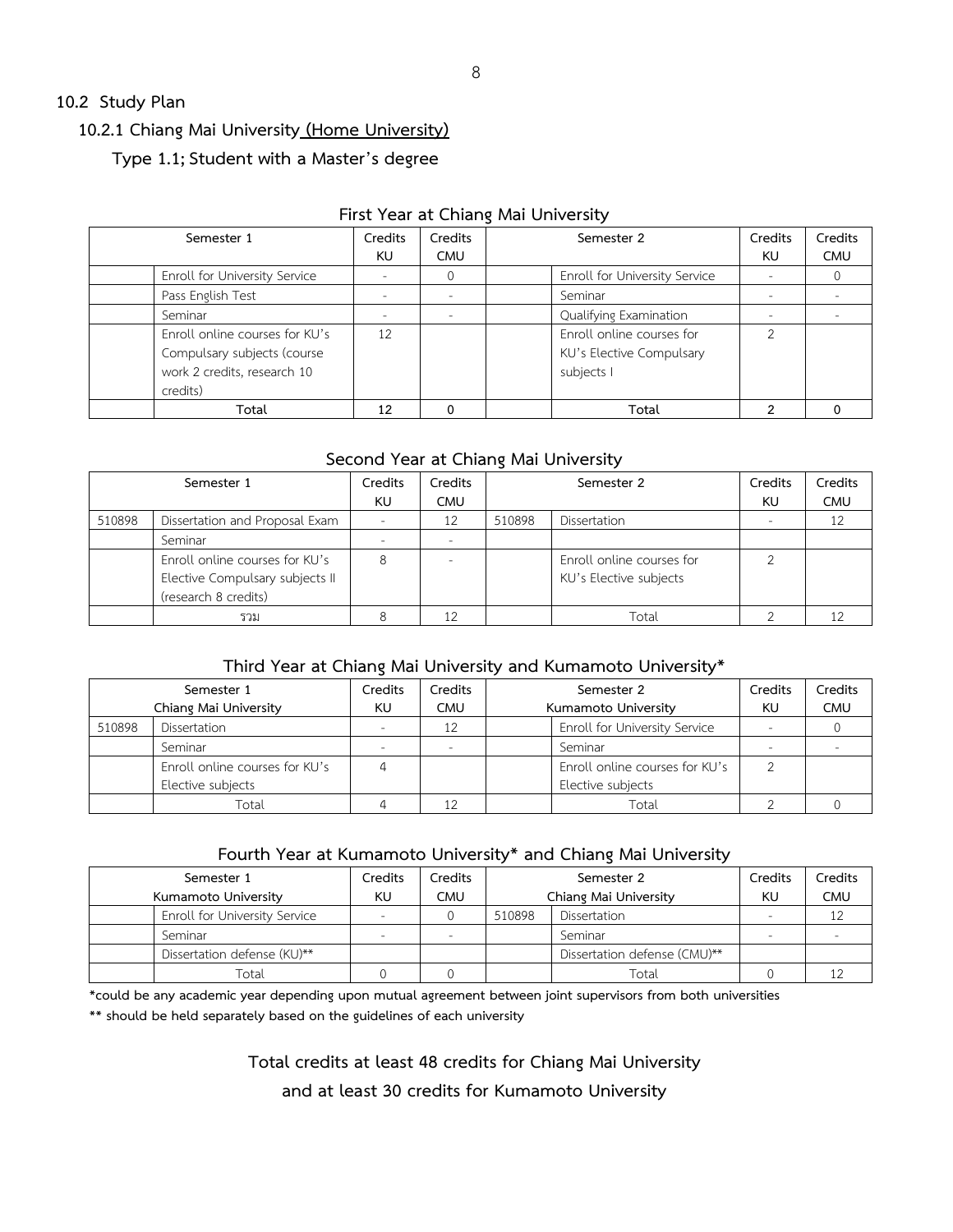# **Type 1.2; Student with a Bachelor's Degree**

| <b>FILSE TEAL AL CHIATIVE MAL UTILY ELSILY</b> |                          |                          |  |                                |                |                  |  |  |  |
|------------------------------------------------|--------------------------|--------------------------|--|--------------------------------|----------------|------------------|--|--|--|
| Semester 1                                     | Credits                  | Credits                  |  | Semester 2                     | Credits        | Credits          |  |  |  |
|                                                | KU                       | <b>CMU</b>               |  |                                | KU             | <b>CMU</b>       |  |  |  |
| Enroll for University Service                  |                          | 0                        |  | Enroll for University Service  |                | $\left( \right)$ |  |  |  |
| Pass English Exam                              |                          |                          |  | Seminar                        |                |                  |  |  |  |
| Seminar                                        | $\overline{\phantom{a}}$ | ۰                        |  |                                |                |                  |  |  |  |
| Enroll online courses for KU's                 | 12                       | $\overline{\phantom{a}}$ |  | Enroll online courses for KU's | $\overline{2}$ |                  |  |  |  |
| Compulsary subjects (course                    |                          |                          |  | Elective Compulsary subjects   |                |                  |  |  |  |
| work 2 credits, research 10                    |                          |                          |  |                                |                |                  |  |  |  |
| credits)                                       |                          |                          |  |                                |                |                  |  |  |  |
| Total                                          | 12                       | 0                        |  | Total                          | າ              |                  |  |  |  |

# **First Year at Chiang Mai University**

### **Second Year at Chiang Mai University**

| Semester 1                      | Credits | Credits    | Semester 2                    |    | Credits    |
|---------------------------------|---------|------------|-------------------------------|----|------------|
|                                 | KU      | <b>CMU</b> |                               | KU | <b>CMU</b> |
| Enroll for University Service   |         |            | Enroll for University Service |    |            |
| Seminar                         | $\sim$  |            | Seminar                       |    |            |
| Enroll online courses for KU's  | 8       |            | Qualifying Exam               | -  |            |
| Elective Compulsary subjects II |         |            |                               |    |            |
| (research 8 credits)            |         |            |                               |    |            |
| Total                           |         |            | Total                         |    |            |

### **Third Year at Chiang Mai University**

| Semester 1 |                                | Credits                  | Credits                  | Semester 2 |                           | Credits | Credits    |
|------------|--------------------------------|--------------------------|--------------------------|------------|---------------------------|---------|------------|
|            |                                | KU                       | <b>CMU</b>               |            |                           | KU      | <b>CMU</b> |
| 510897     | Dissertation and Proposal Exam | $\overline{\phantom{a}}$ | 12                       | 510897     | Dissertation              |         |            |
|            | Seminar                        | $\overline{\phantom{a}}$ | $\overline{\phantom{a}}$ |            | Seminar                   |         |            |
|            | Enroll online courses for KU's | 4                        |                          |            | Enroll online courses for |         |            |
|            | Elective subjects              |                          |                          |            | KU's Elective subjects    |         |            |
|            | Total                          | 4                        | 12                       |            | Total                     |         | 12         |

# **Fourth Year at Chiang Mai University and Kumamoto University\***

| Semester 1            |              | Credits | Credits                  | Semester 2          |              | Credits | Credits    |
|-----------------------|--------------|---------|--------------------------|---------------------|--------------|---------|------------|
| Chiang Mai University |              | KU      | CMU                      | Kumamoto University |              | KU      | <b>CMU</b> |
| 510897                | Dissertation | $\sim$  | 12                       | 510897              | Dissertation |         | ⊥∠         |
|                       | Seminar      | $\sim$  | $\overline{\phantom{a}}$ |                     | Seminar      | $\sim$  |            |
|                       | Total        | -       | 12                       |                     | Total        |         | 12         |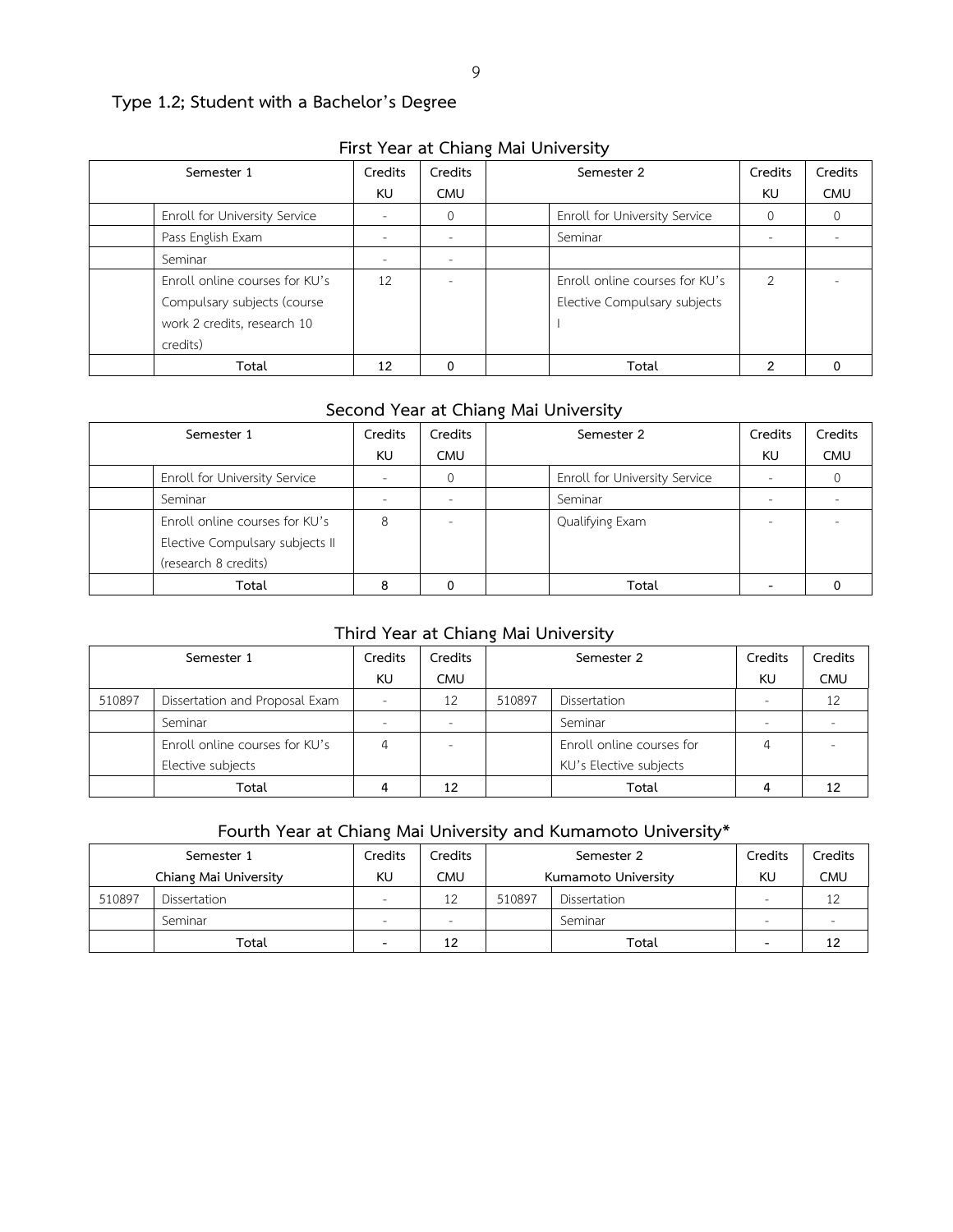| Semester 1          |                             | Credits                  | Credits    |                       | Semester 2                   | Credits                  | Credits    |  |  |  |  |
|---------------------|-----------------------------|--------------------------|------------|-----------------------|------------------------------|--------------------------|------------|--|--|--|--|
| Kumamoto University |                             | KU                       | <b>CMU</b> | Chiang Mai University |                              | KU                       | <b>CMU</b> |  |  |  |  |
| 510897              | Dissertation                | $\overline{\phantom{a}}$ | 12         | 510897                | Dissertation                 | $\sim$                   | 12         |  |  |  |  |
|                     | Seminar                     | $\sim$                   |            |                       | Seminar                      |                          | $\sim$     |  |  |  |  |
|                     | Dissertation defense (KU)** |                          |            |                       | Dissertation defense (CMU)** |                          |            |  |  |  |  |
|                     | Total                       | $\qquad \qquad$          | 12         |                       | Total                        | $\overline{\phantom{0}}$ | 12         |  |  |  |  |

**Fifth Year at Kumamoto University\* and Chiang Mai University**

**\*could be any academic year depending upon mutual agreement between joint supervisors from both universities**

**\*\* should be held separately based on the guidelines of each university**

**Total credits at least 72 credits for Chiang Mai University** 

**and at least 30 credits for Kumamoto University**